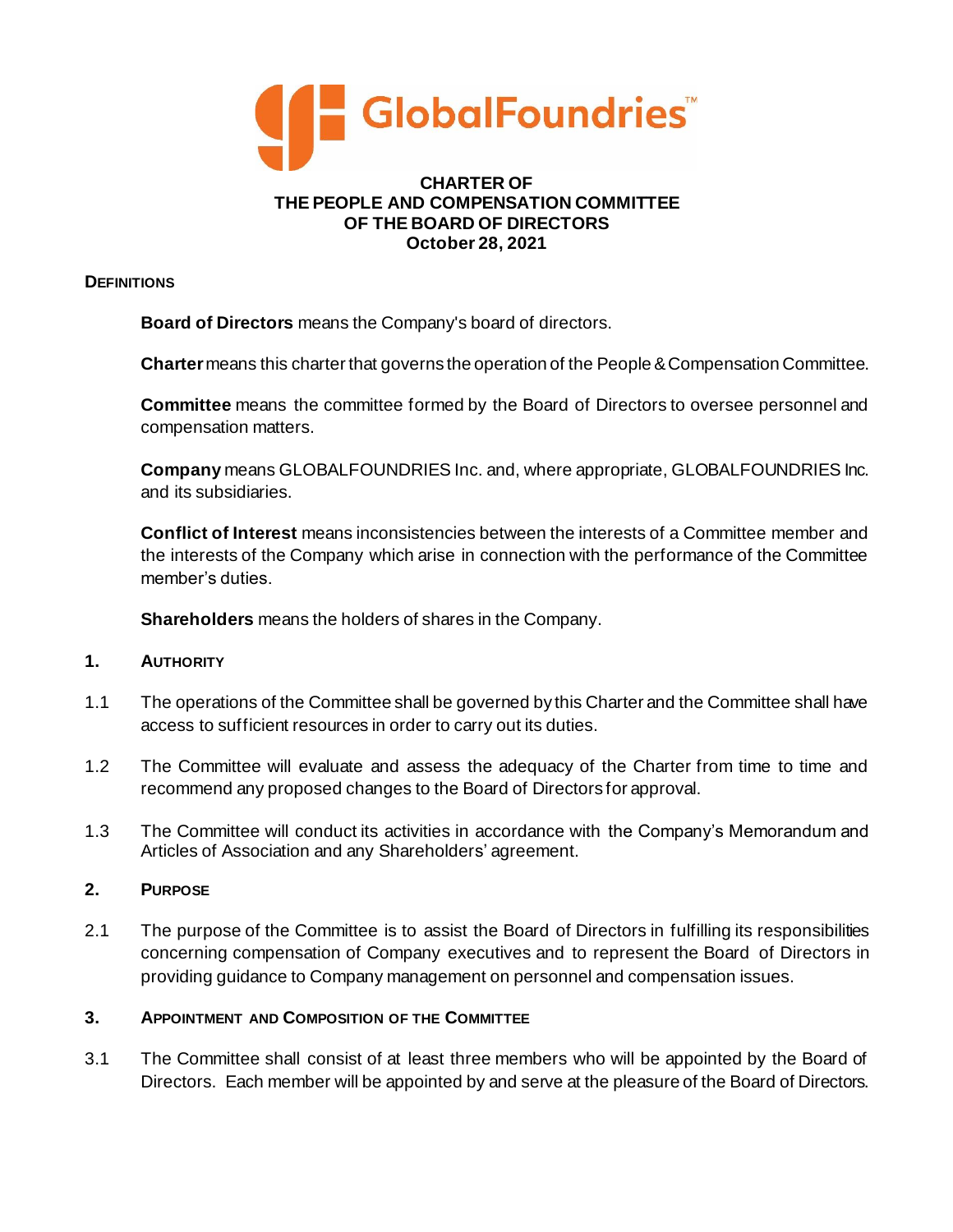- 3.2 Each of the Committee's members shall meet the requirements for compensation committee members as set forth in the listing rules of the Nasdaq Stock Market ("Nasdaq") and any other requirements of applicable law, provided that, for so long as the Company is permitted to and avails itself of certain exemptions under such listing rules, one or more members of the Committee may not meet some or all of the independence requirements set forth therein.
- 3.3 The Board of Directors shall appoint the Committee chair ("Chair"). The Chair shall serve at the pleasure of the Board of Directors for a period of up to three years, which may be extended by the Board of Directors for one additional three-year period thereafter. The Board of Directors may terminate such appointment at any time.
- 3.4 If any Committee member has a Conflict of Interest related to any matter to be considered or voted upon by the Committee, such Committee member shall disclose that Conflict of Interest in full to the Committee as soon as reasonably practicable upon becoming aware of the Conflict of Interest, but in no event later than the start of the relevant Committee meeting. The Chair shall evaluate the Conflict of Interest and determine whether the member should attend or participate in any discussion on the matter, receive information on such matter, or vote or be counted in the quorum at a Committee meeting held in relation to such matter.

# **4. MEETINGS**

- 4.1 The Committee shall meet at least four times each year or more frequently as required.
- 4.2 The quorum necessary for a Committee meeting shall be a simple majority of Committee members present, in person or by proxy.
- 4.3 A duly convened meeting of the Committee at which a quorum is present shall be competent to exercise all or any of its authorities and powers as required.
- 4.4 Decisions of the Committee shall be made by a majority of Committee members present. In the event of a deadlock, the matter shall be referred to the Board of Directors.
- 4.5 Decisions of the Committee shall be evidenced by resolutions passed at the meeting of the Committee and recorded in the minutes of such meeting or by an instrument in writing signed by all the members of the Committee, or by other legally acceptable means, and such resolution shall constitute authority for appropriate action by management.
- 4.6 In the absence of the Chair, the quorum present shall appoint an acting chair for the relevant meeting.
- 4.7 Only members of the Committee have the right to attend Committee meetings. However other individuals may be invited to attend all or part of any meeting as and when required.
- 4.8 At any meetings, the Committee shall discuss such matters as the Committee deems appropriate and within the scope of the Committee's duties, authorities and responsibilities as set forth in this Charter.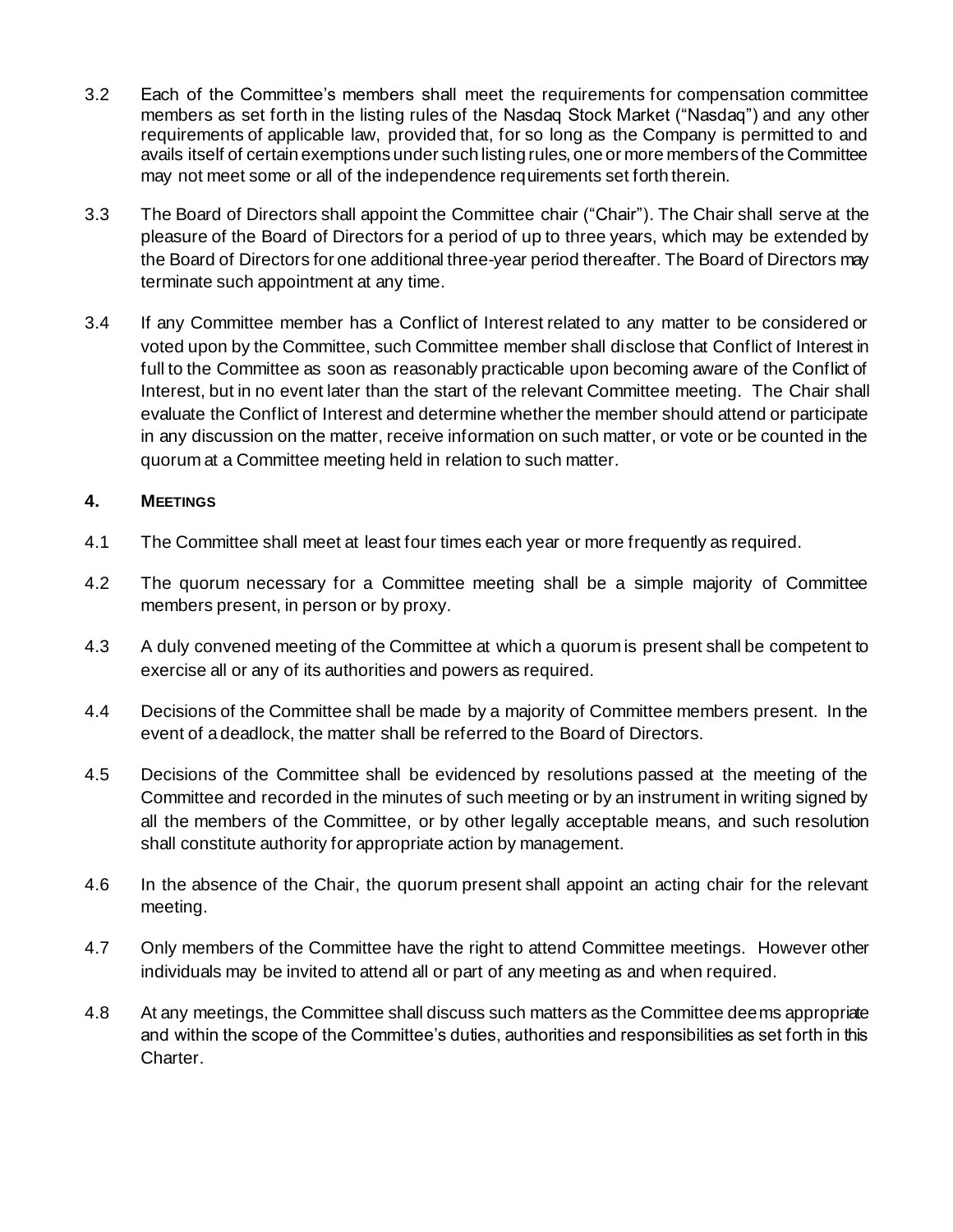4.9 The Committee shall be free to make whatever recommendations to the Board of Directors it deems appropriate on any area within the scope of the Committee's duties, authorities and responsibilities as set forth in this Charter.

# **5. DUTIES, AUTHORITIES AND RESPONSIBILITIES**

- 5.1 The Committee shall oversee the Company's overall compensation philosophy, strategy, policies and programs (including as provided in applicable incentive plan documents), and on a regular basis assess whether the Company's compensation structure establishes appropriate incentives for management and employees.
- 5.2 The Committee shall make recommendations to the Board of Directors with respect to improvement of existing compensation plans and programs or the adoption of new compensation plans and programs.
- 5.3 The Committee shall make recommendations to the Board of Directors regarding the adoption, termination or amendment of any long-term incentive plan, and all employee equity-based compensation plans.
- 5.4 The Committee shall have the authority to act as the administrator of the Company's equity plans and shall review and approve all grants under the Company's equity plans and recommend to the Board of Directors any awards to the CEO and executives who are Senior Vice President and above. The Committee shall approve any new compensation plans or agreements relating to change in control, deferred compensation within the meaning of Section 409A of the Internal Revenue Code, or executive perquisites.
- 5.5 The Committee shall provide guidance to management on significant issues regarding health, wellness, and employee savings programs, as well as organizational models/structures and effectiveness.
- 5.6 The Committee shall establish the goals and objectives relevant to CEO compensation and make a recommendation to the Board of Directors in evaluating CEO performance in light of these goals and objectives.
- 5.7 The Committee shall approve the goals and objectives relevant to the compensation of all executives who are Senior Vice President and above and oversee the evaluation of the performance of these executives in light of these goals and objectives.
- 5.8 The Committee shall recommend to the Board of Directors the compensation of the Company's Chief Executive Officer (the "CEO"), subject to any applicable agreements. The CEO may not be present during deliberations or voting on these matters.
- 5.9 The Committee shall recommend to the Board of Directors the compensation of the executive officers of the Company as set in Item 6 of the Company's annual report on Form 20-F filed with the Securities and Exchange Commission, and all executives who are Senior Vice President and above.
- 5.10 The Committee shall approve any appointment and promotion to Senior Vice President and above. The Committee shall review extraordinary termination benefits of any Senior Vice President and above.